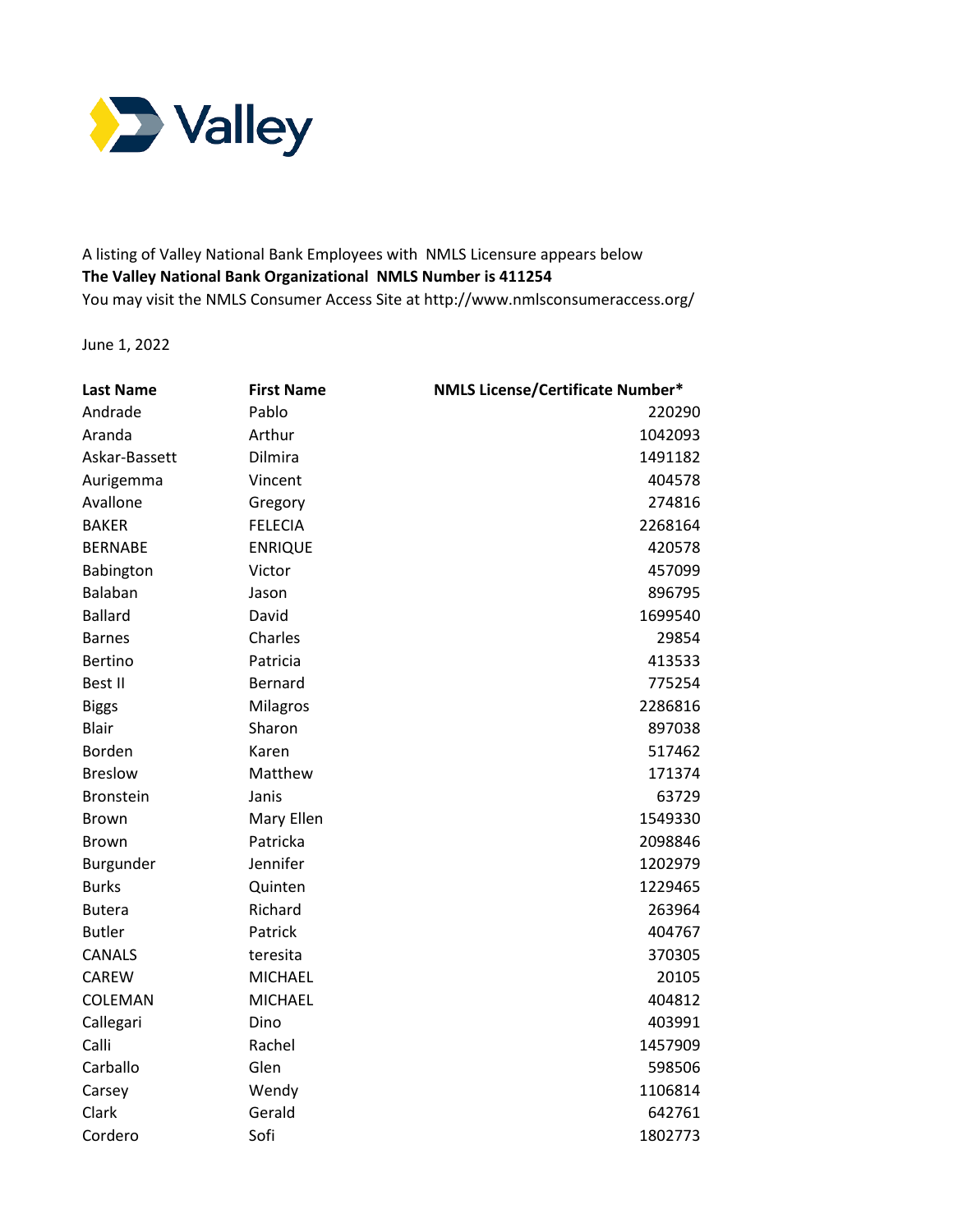| Cotto           | Johanna         | 2279071 |
|-----------------|-----------------|---------|
| Curiale         | Christine       | 442286  |
| <b>DANUBIO</b>  | <b>ALPHONSE</b> | 413560  |
| <b>DOVAL</b>    | <b>MILAGROS</b> | 368121  |
| Danyow          | Gabriel         | 1660997 |
| De La Cruz      | Felix           | 414069  |
| DeBonis         | David           | 1011554 |
| DeCandia        | Michael         | 1778370 |
| DeLuca          | Anthony         | 2225419 |
| DeLuca          | Joseph          | 756252  |
| DeMaria         | Joseph          | 2125179 |
| Deer            | James           | 457103  |
| Degatano        | David           | 907547  |
| Di Masi         | Mario           | 457097  |
| Diaz            | Leonardo        | 1829468 |
| Dimon           | Stacy           | 404620  |
| Dominguez       | Gilmore         | 517466  |
| Dominguez       | Robert          | 423361  |
| Donish          | Angelica        | 2222811 |
| Doss            | Jacqueline      | 449435  |
| Eckman          | Denise          | 1207196 |
| Edelman         | Adriana         | 967237  |
| El-Zind         | Ana             | 457112  |
| Feliciano       | Amy             | 2323538 |
| Forte           | Lucia           | 413630  |
| Gamboa          | Maria           | 601952  |
| Garlinghouse    | Whitney         | 477973  |
| Gibby           | Tina            | 350338  |
| Gibertini       | Scott           | 337469  |
| Gonzalez        | Tiara           | 1780992 |
| Griffin         | Kathryn         | 420640  |
| Grove           | Jeff            | 677756  |
| Guallpa         | Segundo         | 419133  |
| Guerriere       | <b>Barbara</b>  | 1160443 |
| Hamid           | Sarwat          | 697221  |
| Hamilton        | Nancy           | 423360  |
| Hamilton-Thomas | Christine       | 788577  |
| Harrelson       | Toni            | 1394146 |
| Harrison        | Frank           | 832607  |
| Hart            | Phyllis         | 149301  |
| Haydon          | Lisa            | 222966  |
| Henriques       | Miguel          | 242515  |
| Hernandez-Boza  | Sandra          | 325318  |
| Hobaugh         | Rachel          | 413834  |
| Hurtado         | Jack            | 2228348 |
| Hynes           | Cheryl          | 8691    |
| <b>ISMAILI</b>  | <b>FETIJE</b>   | 676866  |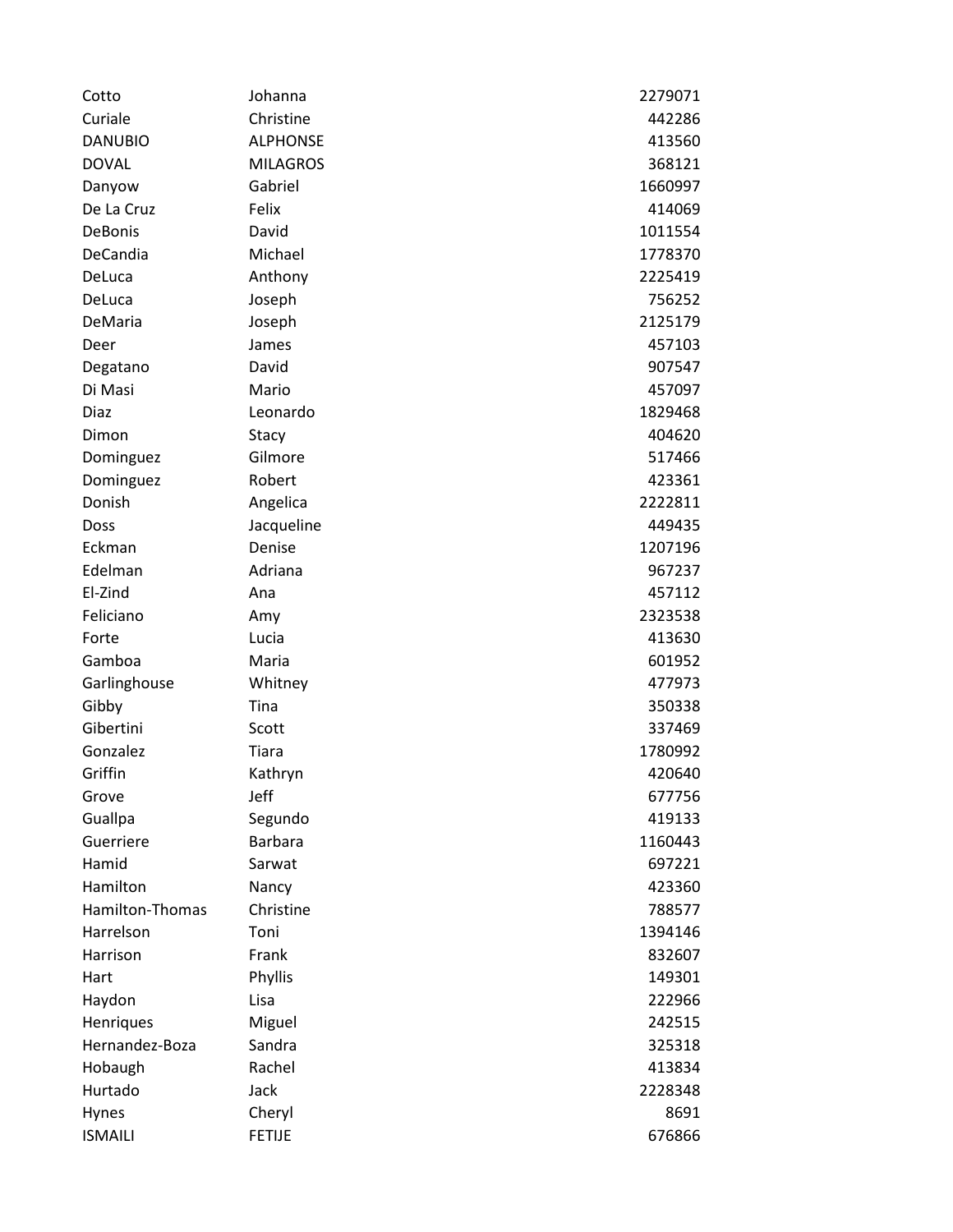| Kerly            | Donna        | 1361367 |
|------------------|--------------|---------|
| Kuchenmeister    | Maria        | 768645  |
| LO RE            | SERINA       | 403943  |
| Laws             | Kimberly     | 1100593 |
| Liebertz         | William      | 423365  |
| Litto            | Christopher  | 2071215 |
| Lyke Cooper      | Susan        | 532243  |
| <b>MIDDLETON</b> | <b>SHARI</b> | 432638  |
| Manchester       | Joy          | 350378  |
| Mangels          | Summer       | 409883  |
| Marabella        | Pasquale     | 74847   |
| Matrille         | Joaimy       | 1637586 |
| McAfee           | Mark         | 908453  |
| McCaffrey        | Owen         | 408758  |
| McClelland       | Scott        | 517471  |
| Mealo            | Julie        | 493468  |
| Mendoza          | Arlyn        | 653825  |
| Miller           | Ronald       | 613658  |
| Minicozzi        | John         | 418588  |
| <b>Morales</b>   | Carlos       | 482249  |
| Morel            | Heather      | 624641  |
| Muldoon          | Michael      | 88696   |
| Navarro          | Teudy        | 276492  |
| Nezam            | Homayra      | 322340  |
| O'Connor         | Deborah      | 527345  |
| Otoski           | Peter        | 740713  |
| Parker           | David        | 461786  |
| Pascucci         | Michael      | 425111  |
| Pazmino          | Mary         | 496533  |
| Pechinsky        | Jo Ann       | 262796  |
| Piazza           | Angelo       | 404162  |
| Politano         | Judy         | 1540464 |
| Potere           | Kristen      | 1402258 |
| Puleo            | Christine    | 1158649 |
| Quatrocchi       | Lisa         | 1746023 |
| Ramirez          | Lucy         | 941050  |
| Reed             | James        | 882176  |
| Renfrow          | Jeanette     | 517475  |
| Rezig            | Malek        | 413991  |
| <b>Robbins</b>   | Amy          | 67197   |
| Robinson         | Staci        | 486015  |
| Rotz             | Alexander    | 1555722 |
| Rubes            | Enrique      | 2039010 |
| Rushnock         | Stefanie     | 1550079 |
| Scarles-Gonzalez | Katerina     | 2337598 |
| Schratz          | Christina    | 566874  |
| Suarez           | Milly        | 828146  |